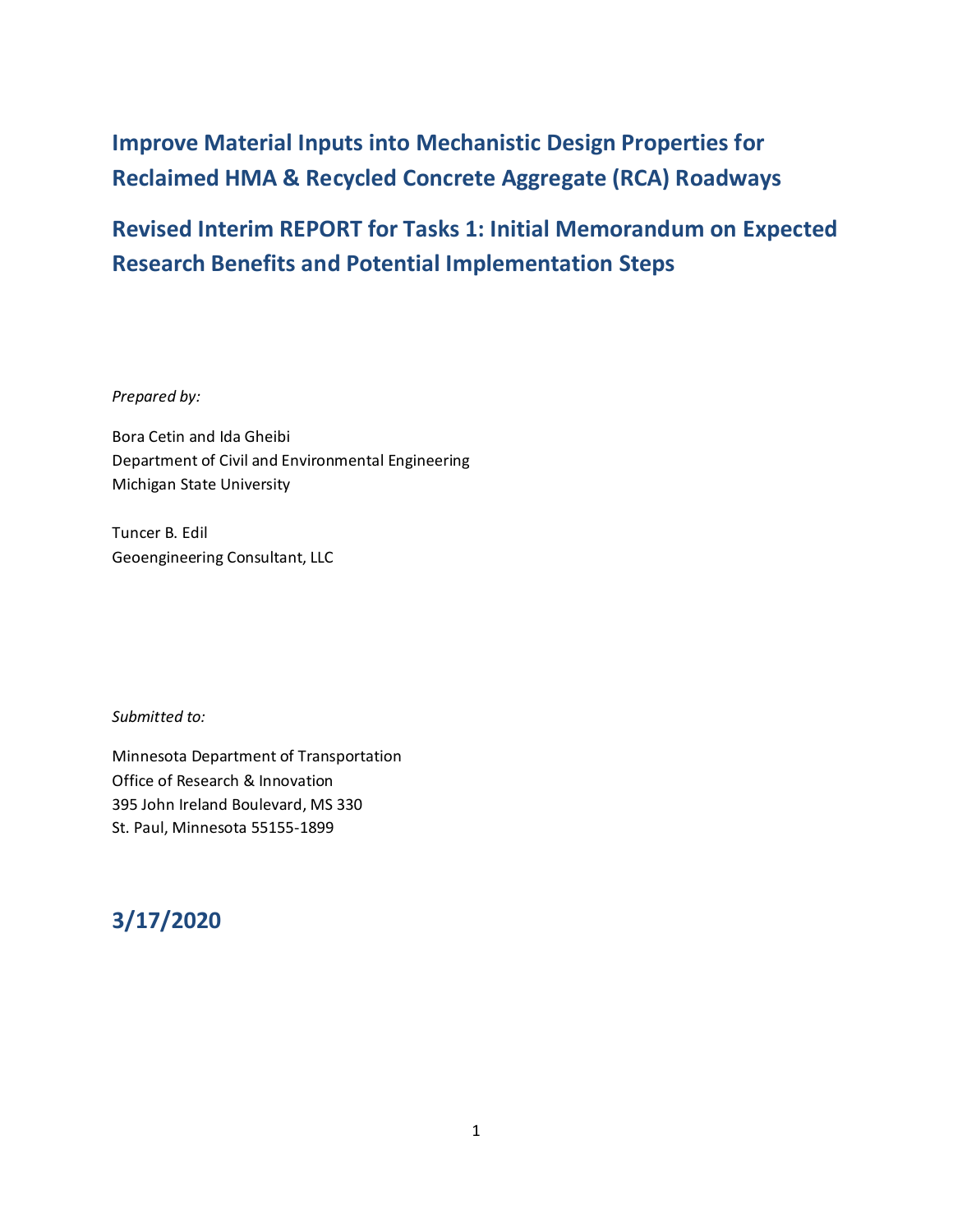## **CHAPTER 1: INTRODUCTION**

#### 1.1.RESEARCH PROJECT ABSTRACT AND OBJECTIVES

In the Mechanistic-Empirical Pavement Design approach (ARA, 2014), pavement performance is evaluated based on mechanistically-determined critical stresses, strains, temperatures, and moisture levels. These are used as inputs to empirical prediction models for predicting pavement distresses such as rutting, fatigue cracking, thermal cracking, and roughness for flexible pavements and cracking, faulting, and roughness for rigid pavements. Accurate characterization of the traffic, climate, and material input parameters is therefore important to ensure that the theoretical computation of pavement stresses, strains, temperatures, and moisture levels are accurate at the critical locations within the system. Local calibration is desirable to improve the accuracy of the empirical distress model predictions for a particular state or region. Depending on the desired level of accuracy of input parameter, three levels of input are provided from Level 1 (highest level of accuracy) to level 3 (lowest level of accuracy). Depending on the criticality of the project and the available resources, the designer has the flexibility to choose any one of the input levels for the design as well as using the combination of different levels. Material parameters associated with EICM are those parameters that are required and used by the EICM models to predict the temperature and moisture conditions within a pavement system. These inputs include Atterberg limits, gradation, and saturated hydraulic conductivity. The "other" category of material properties constitutes those associated with special properties required for the design solution. An example of this category is the coefficient of lateral pressure.

The material parameters required for pavement foundation materials including unbound granular materials, subgrade, and bedrock may be classified in one of three major groups: (1) pavement response model material inputs, (2) Enhanced Integrated Climatic Model (EICM) material inputs, and (3) other material inputs. Pavement response model materials input required are resilient modulus (Mr) and Poisson's ratio  $(\mu)$  used for quantifying the stress dependent stiffness of unbound materials under moving wheel loads.

While there is a rich database nationwide about Mr and California Bearing Ratio (CBR)/Unconfined Compressive Strength (UCS) of subgrade and conventional unbound granular aggregates, there is no stiffness/strength/gradation/hydraulic conductivity database for reclaimed hot mix asphalt (HMA) materials-reclaimed asphalt pavement (RAP) material and recycled concrete aggregate (RCA) used as a base/subbase layer in pavement systems. The main goal of this project is to collect these data from the National Road Research Alliance (NRRA) member states and the literature. In addition, the list of field and laboratory tests that had been conducted to use in mechanistic pavement design along with the construction specification will be summarized. Moreover, it will be determined whether any data exist that evaluate the impact of any specific characteristics and/or mix design of RAP on the stiffness and strength of pavement systems in short- and long-term. The research team will also conduct some preliminary sensitivity analyses with AASHTOWare Software by using the collected data to determine the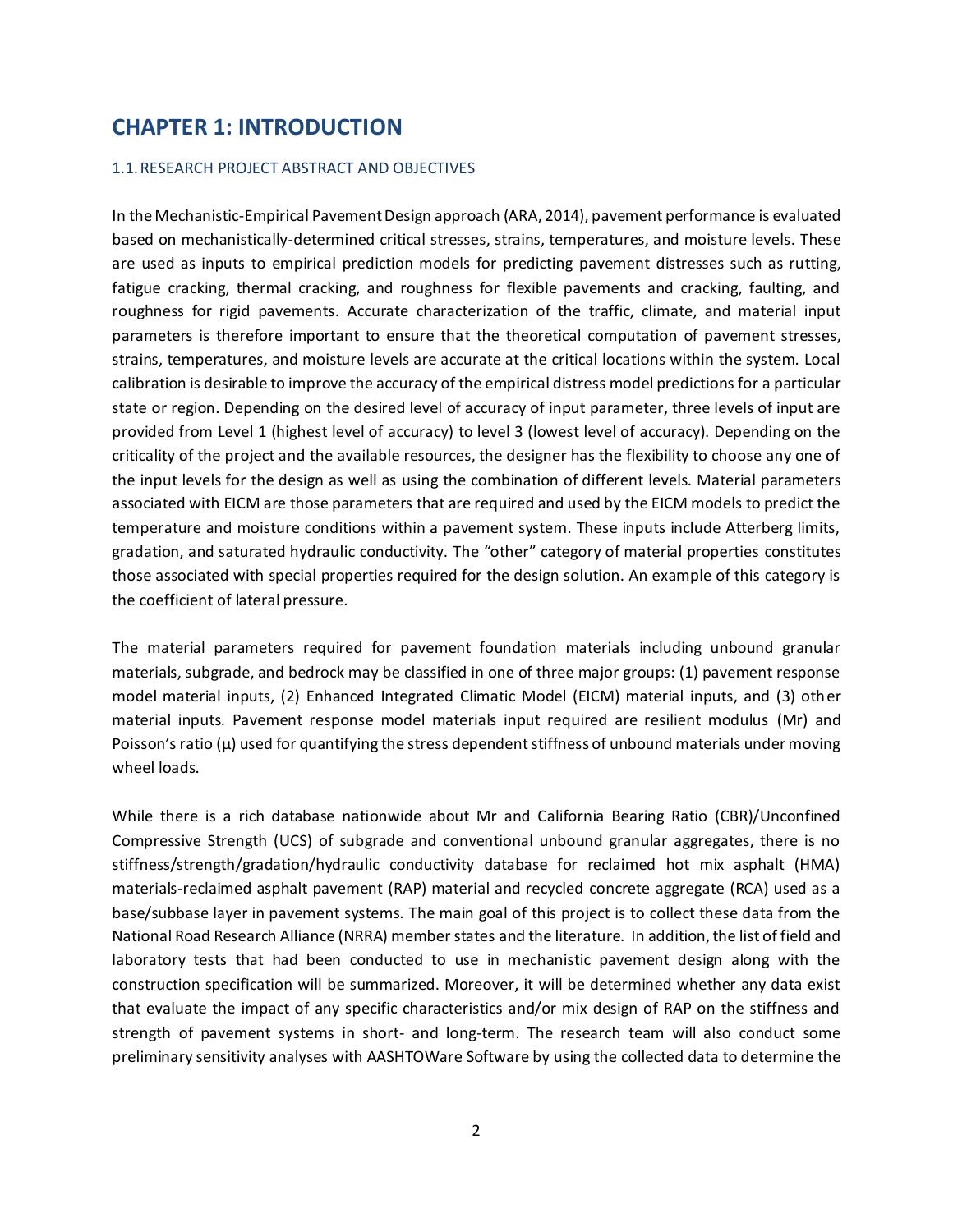most sensitive parameter that may impact the pavement performance predictions in use of RAP and RCA as a base/subbase material.

#### 1.2.ORGANIZATION OF THE MEMO

This memorandum consists of three chapters. The next two chapters include benefits of this research and the implementation process.

## **CHAPTER 2: EXPECTED RESEARCH BENEFITS**

#### 2.1.HOW DOES THIS RESEARCH BENEFIT TAXPAYERS OF THE NRRA MEMBER STATES?

The proposed study will help to establish a database for RAP And RCA materials` characteristics including resilient modulus (Mr), CBR/UCS, gradations along with construction specifications. Thus, this would lead to more consistent material input and specifications between NRRA agencies. Once a database of material characteristics is established, the cost involved in acquiring and testing field samples for new design is reduced/refined. The outcome of this research in the form of a pavement design specification could be immediately implemented by the department of transportations (DOTs) of states participating in NRRA.

#### 2.2.INITIAL PROJECTION OF EXPECTED BENEFITS

The following benefits are initially expected to be accomplished by end of this project:

- **Construction Savings:** The final report will provide available material characteristics input for pavement design and performance analysis. Accurate information is very important for reliable pavement design. It is expected that the use of actual materials characteristics as input in pavement design and analyses will enable the ability to determine the design thickness of each pavement layer properly, thus avoiding under/overestimated required surface layer and base layer thicknesses. Thus, it will enable construction and maintenance saving.
- **Operation and Maintenance Savings:** Summary of the material input and sensitivity analyses results will enable proper pavement design with proper service life. As a result of this, lower maintenance frequency and cost are expected.
- **Improved Life-Cycle Cost:** This study includes the collection of information of the reclaimed HMA and RCA materials used in pavement foundation design. Proper use of data related to these materials in pavement design will ultimately improve the lifecycle cost of pavement systems.

#### 2.3.EXPECTED TECHNICAL OUTCOME

The following items below will be provided at the end of this study:

- A database that includes the following material input data for pavement design from NRRA state members
	- o Index Properties
		- Gradation characteristics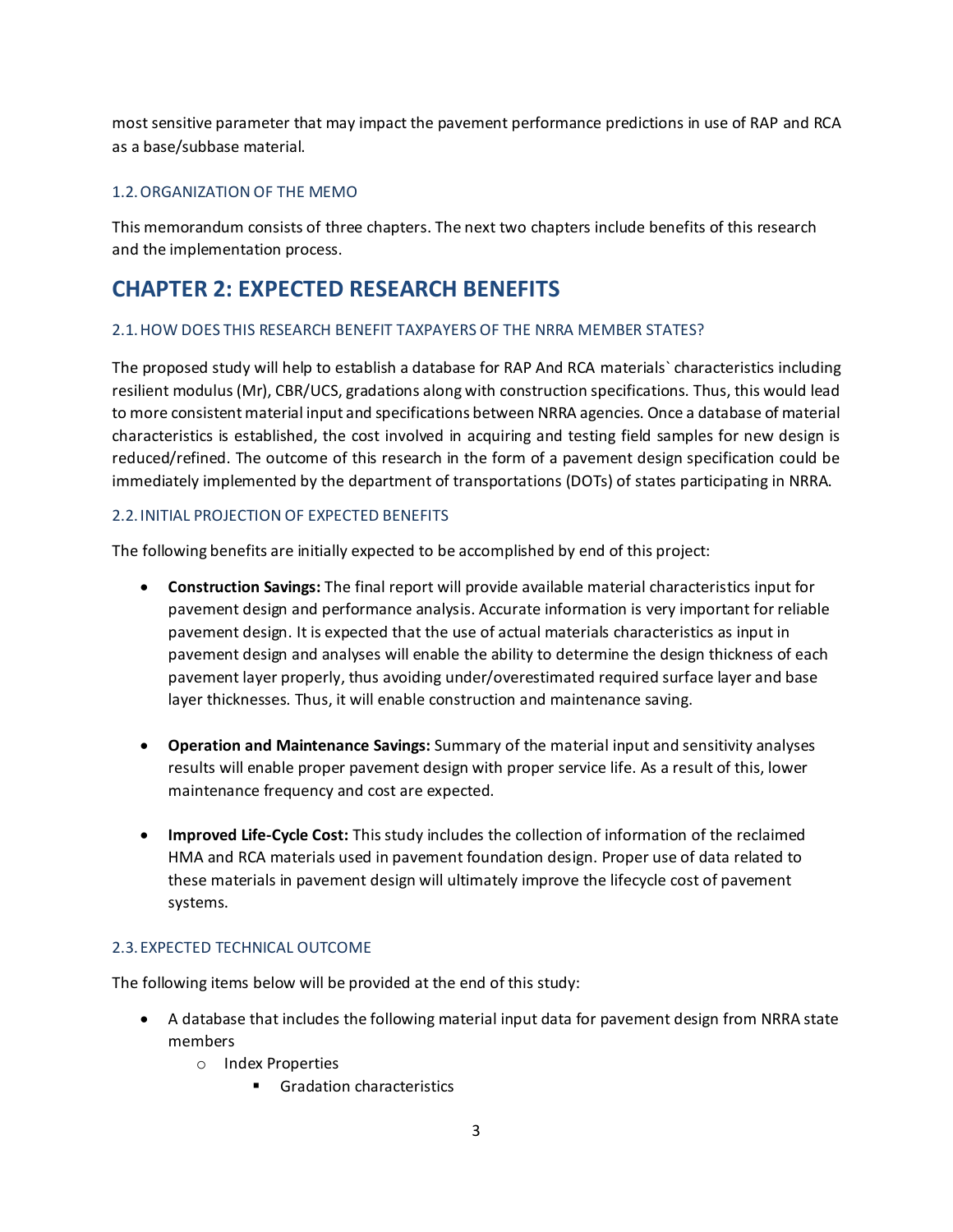- Atterberg limits
- Absorption
- Binder content
- Density
- Void Ratio
- o Strength/Stiffness Properties
	- California Bearing Ratio
	- **•** Resilient Modulus  $(M_r)$
	- Unconfined Compressive Strength
- o Final Report

## **CHAPTER 3: POTENTIAL IMPLEMENTATION STEPS**

#### 3.1.SUMMARY OF RESEARCH METHODOLOGY (SCOPE)

The overall research methodology is proposed by a highly-qualified team with expertise in pavement systems and geotechnical engineering and pavement engineering at Michigan State University (MSU) and Geoengineering Consultant, LLC. The methodology primarily involves collecting and summarizing Mr, CBR/UCS, and gradation data for RAPs and RCAs tested by NRRA state DOT members. Construction specifications, literature, and design methods for building and design pavement foundation layers with RAP and RCA from NRRA member state DOTs will also be investigated. In addition, preliminary sensitivity analyses with the pavement AASHTOWare Pavement ME Design software will be conducted via use of RAP and RCA data collected. Based on the results of this study it will be determined whether more detailed laboratory and field tests will be necessary to enhance the database.

The proposed team has been working on MnDOT data and NRRA states for years and very familiar with the process. This project contains four tasks: (1) initial memorandum on expected research benefits and potential implementation steps, (2) collection of data from NRRA member states and literature, (3) sensitivity analyses, and (4) final report.

#### 3.2.IMPLEMENTATION

Implementation of each task is shown below:

• Under Task 2, a detailed literature review will be conducted to investigate the overall average stiffness/strength and index properties of RAP and RCA materials used in pavement foundation layers in NRRA states. In addition, it is important to report the impact of freeze-thaw cycles and wet/dry cycles on the stiffness and strength of these materials. Moreover, it is also important to report Mr values for RAP materials when they are subjected to different range of temperatures at both cold and hot weather conditions.

The degree of saturation (moisture content) is considered an influential parameter on the stiffness and strength of pavement materials. Therefore, the Mr data of RAPs and RCAs prepared at different moisture contents will also be collected and reported. Additionally, void ratio, density,